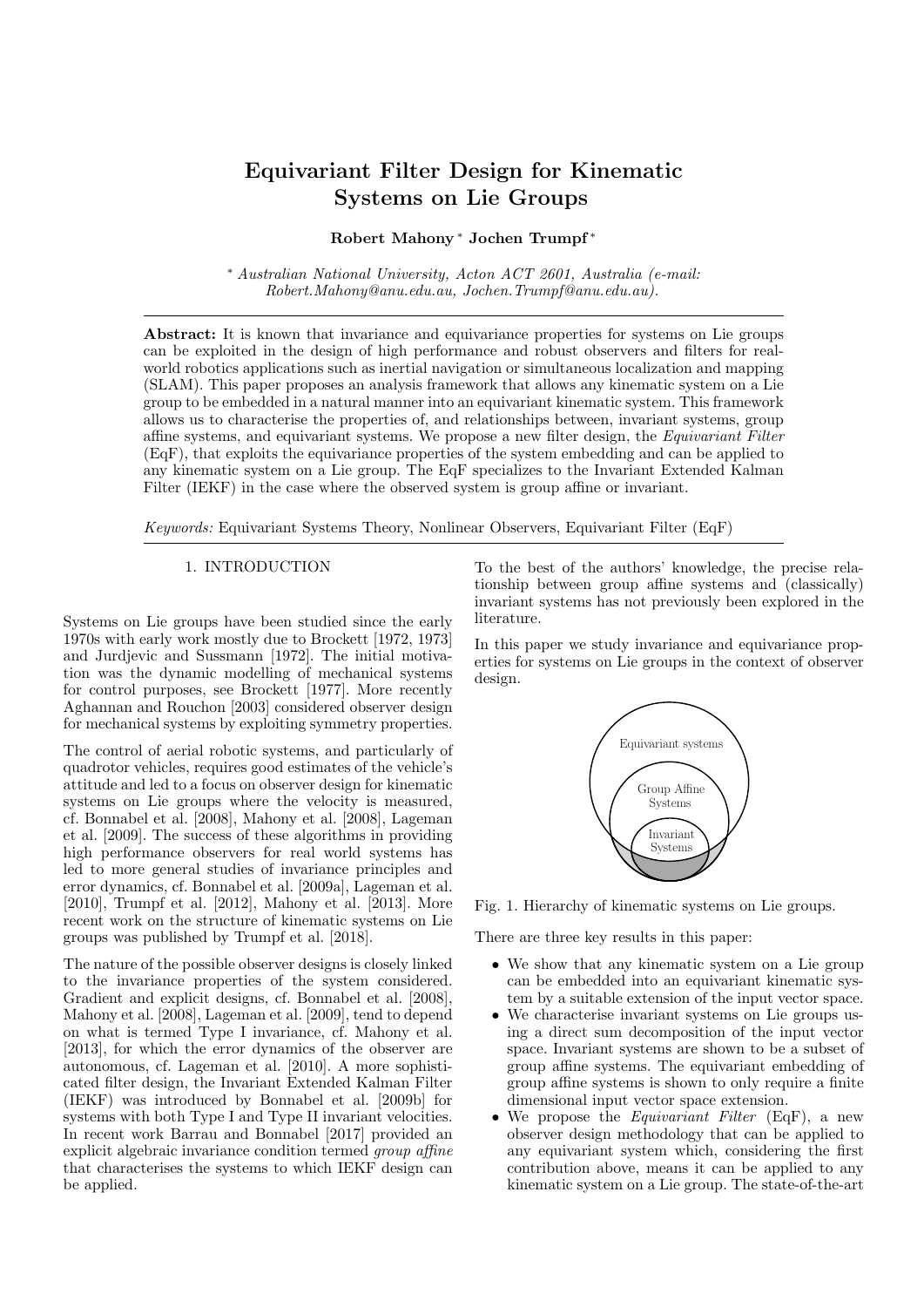Invariant Extended Kalman Filter (IEKF) of Barrau and Bonnabel [2017] only applies to group affine systems (including to invariant systems).

The approach taken is to model a kinematic system as a linear subspace of the vector space of smooth vector fields on the Lie group parameterized by the input vector space, see Section 3. We show that there is a natural group action on vector fields induced by right translation (Lemma 2.1 in Section 2) and then go on to define an extended input space as the smallest vector subspace of the space of smooth vector fields that is closed under this action and contains the original system, see Section 4. It turns out that this construction is sufficient to ensure equivariance of the resulting extended system (Theorem 4.5). We exploit the equivariance property to study first invariant systems, cf. Mahony et al. [2013], in Section 5 and then group affine systems, cf. Barrau and Bonnabel [2017], in Section 6. We show that the equivariant input extension of an invariant system is invariant (Corollary 5.3 and Lemma 5.7) and that the input vector space of an invariant system can always be decomposed into a direct sum of three components, a Type I, a Type II, and a Type 0 component, where the Type 0 component has both Type I and Type II invariance properties (Theorem 5.13). We furthermore show that every invariant system is group affine (Lemma 6.2) and that the equivariant input extension of a group affine system is group affine and only differs from the original system by a finite dimensional Type I invariant velocity subspace (Theorem 6.3).

Finally, we consider the observer design problem in Section 7 and show that the equivariant structure can be exploited to derive a Kalman-Bucy like filter for any equivariant system on a Lie group. The proposed Equivariant Filter (EqF), see Equations (22) and (23), specialises to the Invariant Extended Kalman Filter (IEKF) in the case that the system is group affine or invariant.

#### 2. PRELIMINARIES

The explicit derivative of a function  $f : \mathcal{M} \to \mathcal{N}$  evaluated at  $x_0$  is written

$$
D_x|_{x_0} f(x) : T_{x_0} \mathcal{M} \to T_{f(x_0)} \mathcal{N}.
$$

The same notation is used for the partial derivative  $D_x|_{x_0} f(x, y)$  where the y variable is held constant in the differentiation. The differential of a function is denoted  $df : T\mathcal{M} \to T\mathcal{N}$  with  $df \cdot \eta_{x_0} = D_x|_{x_0} f(x)[\eta_{x_0}]$  where  $\eta_{x_0} \in T_{x_0} \mathcal{M}.$ 

A Lie group G is both a group and a smooth manifold for which the group multiplication and inverse are smooth in the differential structure on the manifold. In this paper we will restrict our attention to matrix Lie groups, although the results will naturally generalise to any finite dimensional semi-algebraic Lie group and many of the results will be more general again. We write group multiplication as AB and group inverse as  $A^{-1}$  for  $A, B \in \mathbf{G}$  and think of these as matrix multiplication and inverse. For an element  $A \in \mathbf{G}$  define right (resp. left) multiplication maps  $R_A: \mathbf{G} \to \mathbf{G}, R_A(X) := XA$  (resp.  $L_A(X) := AX$ ).

Let  $\mathfrak{X}(\mathbf{G})$  denote the set of all smooth vector fields on  $\mathbf{G}$ and note that  $\mathfrak{X}(\mathbf{G})$  is an infinite dimensional vector space.

We will use g to denote the tangent space  ${}^{1}$  T<sub>I</sub>G of G at the identity. In a matrix Lie group then  $dR_X\Lambda = \Lambda X$ (resp.  $dL_X\Lambda = X\Lambda$ ) for all  $X \in \mathbf{G}$  and  $\Lambda \in \mathfrak{g}$  and the adjoint representation  $\text{Ad}_X \Lambda = \text{d} R_{X^{-1}} \text{d} L_X \Lambda = X \Lambda X^{-1}$ . Define

$$
\mathfrak{L}(\mathbf{G}) = \{ \mathrm{d}L_{\mathbf{G}}\Lambda \colon X \mapsto X\Lambda \mid \Lambda \in \mathfrak{g} \} \subset \mathfrak{X}(\mathbf{G})
$$

to be the set of left invariant vector fields. The mapping  $\Lambda \mapsto dL_{\mathbf{G}}\Lambda$  establishes an isomorphism from g to  $\mathfrak{L}(\mathbf{G})$ and the two spaces are often identified in the literature. In an analogous fashion, the set of right invariant vector fields  $\{dR_{\mathbf{G}}\Lambda \mid \Lambda \in \mathfrak{g}\}\$ also forms a vector subspace  $\mathfrak{R}(G) \subset \mathfrak{X}(G)$  isomorphic to g. In this paper, we will distinguish strongly between  $g = T_I$ **G** and the two vector spaces  $\mathfrak{L}(\mathbf{G}) \subset \mathfrak{X}(\mathbf{G})$  and  $\mathfrak{R}(\mathbf{G}) \subset \mathfrak{X}(\mathbf{G})$ . The intersection  $\mathfrak{B}(\mathbf{G}) := \mathfrak{L}(\mathbf{G}) \cap \mathfrak{R}(\mathbf{G}) \subset \mathfrak{X}(\mathbf{G})$  is the finite dimensional vector subspace of bi-invariant vector fields. For a connected Lie group G the bi-invariant vector fields are parametrized by the center  $\lambda \leq \mathfrak{g}$  via

$$
\mathfrak{B}(\mathbf{G}) = \{ \mathrm{d}L_{\mathbf{G}}\Lambda = \mathrm{d}R_{\mathbf{G}}\Lambda \mid \Lambda \in \mathfrak{z} \}.
$$

A right group action  $\psi$  of **G** on a vector space V is a mapping

$$
\psi \colon \mathbf{G} \times V \to V,
$$

with  $\psi(A, \phi(B, v)) = \psi(BA, v)$  and  $\psi(I, v) = v$  for all  $A, B \in \mathbf{G}$  and  $v \in V$ . The action  $\psi$  is called *linear* if it induces linear mappings  $\psi_A \colon V \to V$  for  $A \in \mathbf{G}$  by  $\psi_A(v) := \psi(A, v).$ 

Lemma 2.1. Define a smooth map  $d_{\star}R$ :  $\mathbf{G} \times \mathfrak{X}(\mathbf{G}) \rightarrow$  $\mathfrak{X}(\mathbf{G}), \text{ by}$ 

$$
d_{\star}R(Z,F) := dR_Z \cdot F \circ R_{Z^{-1}} \in \mathfrak{X}(\mathbf{G}).\tag{1}
$$

Then  $d_{\star}R$  is a linear group action on the vector space  $\mathfrak{X}(\mathbf{G})$ .  $\mathfrak{X}(\mathbf{G})$ .

**Proof.** Note that for  $A \in \mathbf{G}$ ,  $R_A$  is a diffeomorphism with smooth inverse  $R_{A^{-1}}$ . We have

$$
d_{\star}R(A, d_{\star}R(B, F)) = dR_A \cdot (dR_B \cdot F \circ R_{B^{-1}}) \circ R_{A^{-1}}
$$
  
= 
$$
dR_{BA} \cdot F \circ R_{BA^{-1}}
$$
  
= 
$$
d_{\star}R(BA, F)
$$

for all  $A, B \in \mathbf{G}$  and  $F \in \mathfrak{X}(\mathbf{G})$  since R is a right action on G. The identity property of the group action is straightforward and this demonstrates  $d_{\star}R$  is a group action. Linearity follows since

$$
d_{\star}R(A, \alpha_1 F_1 + \alpha_2 F_2) = dR_A \cdot (\alpha_1 F_1 + \alpha_2 F_2) \circ R_{A^{-1}}
$$
  
=  $\alpha_1 dR_A \cdot F_1 \circ R_{A^{-1}} + \alpha_2 dR_A \cdot F_2 \circ R_{A^{-1}}$   
=  $\alpha_1 d_{\star} R(A, F_1) + \alpha_2 d_{\star} R(A, F_2)$ 

for all  $A \in \mathbf{G}$ ,  $F_1, F_2 \in \mathfrak{X}(\mathbf{G})$  and  $\alpha_1, \alpha_2 \in \mathbb{R}$ . Remark 2.2. The linear group action  $d_{\star}R$  defines a representation of the Lie group G on the infinite dimensional vector space  $\mathfrak{X}(\mathbf{G})$ . We will see that equivariant kinematic systems correspond precisely to subrepresentations of this representation.

#### 3. PROBLEM FORMULATION

Let  $G$  be a Lie group and  $V$  be a vector space. The system function for a kinematic system on  $G$  is a *linear* map

$$
\mathcal{F}: V \to \mathfrak{X}(\mathbf{G})
$$

$$
v \mapsto \mathcal{F}_v
$$
 (2)

<sup>&</sup>lt;sup>1</sup> The Lie-algebraic structure of  $\mathfrak g$  is not exploited in the present paper.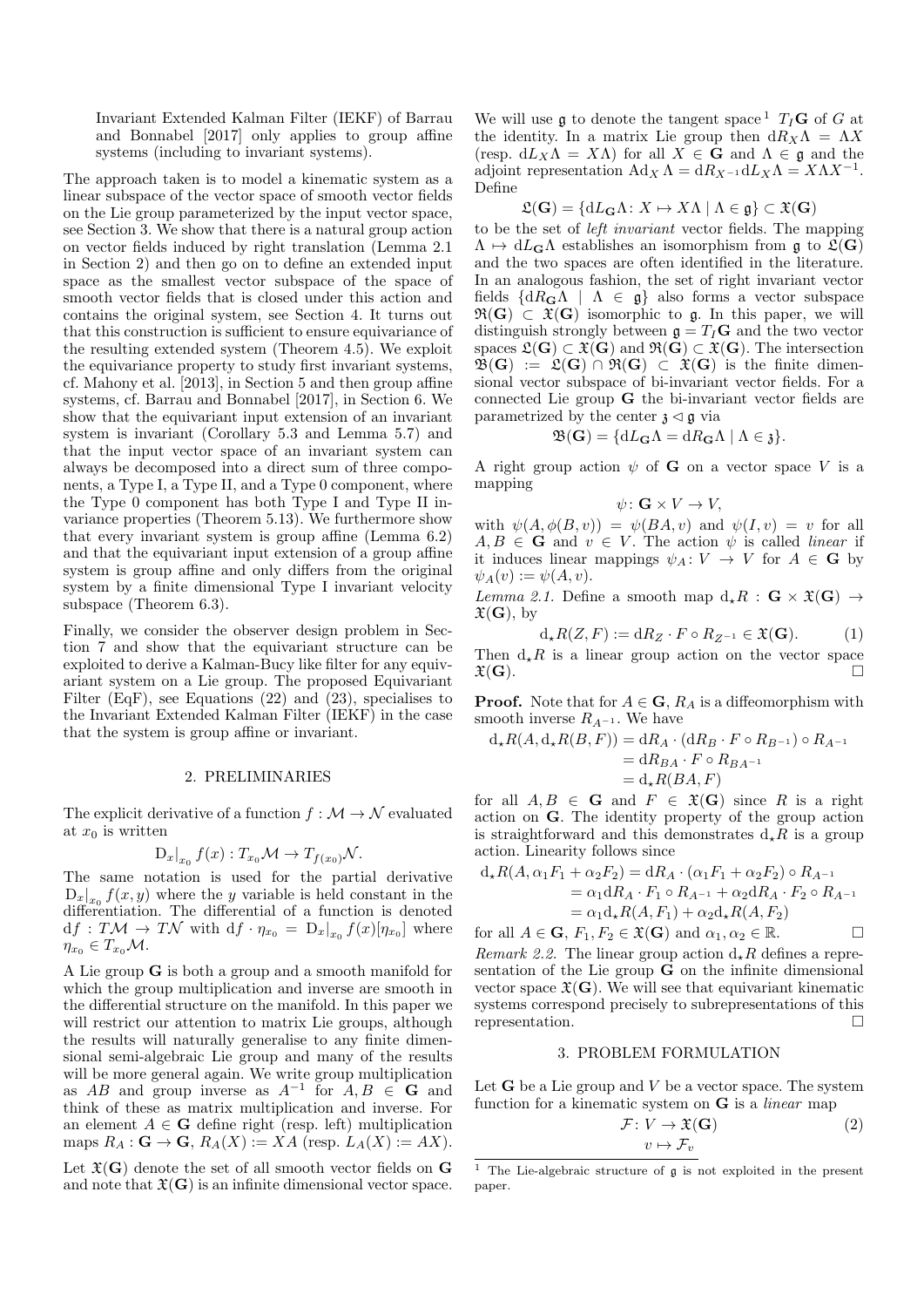where  $\mathfrak{X}(\mathbf{G})$  is the vector space of smooth vector fields on G. Trajectories of the system are given by the ordinary differential equation

$$
\dot{X} = \mathcal{F}_{v(t)}(X), \qquad X(0) \in \mathbf{G} \tag{3}
$$

for initial conditions  $X(0) \in \mathbf{G}$  and input signals  $v(t) \in V$ .

Without loss of generality we will assume that ker  $\mathcal{F} =$  $\{0\}$ . That is, that there is no  $v \in V$ ,  $v \neq 0$  such that  $\mathcal{F}_v \equiv 0$  on **G**. Since F is linear with trivial kernel, then F is an injection of  $V \hookrightarrow \mathfrak{X}(\mathbf{G})$  onto its image im  $\mathcal{F} \subset \mathfrak{X}(\mathbf{G})$ . That is, we can think of im  $\mathcal F$  as a vector subspace of  $\mathfrak X(G)$ parametrized by the inputs  $v \in V$ .

This paper is concerned with understanding various relationships between different properties of kinematic systems on G. A key observation is that some of these system properties are captured in the parametrization of the subspace im  $\mathcal F$  and how it embeds into  $\mathfrak X({\bf G})$ .

If  $V^j \subset V$  is a vector subspace of V then  $\mathcal{F}^j \colon V^j \to \mathfrak{X}(\mathbf{G})$ is a well defined system function and  $\mathrm{im}\,\mathcal{F}^j\subset \mathrm{im}\,\mathcal{F}\subset$  $\mathfrak{X}(\mathbf{G})$ . The trajectories of the kinematic system defined by  $\mathcal{F}^{\hat{\jmath}}$  form a sub-behaviour of those of the kinematic system defined by  $\mathcal F$  and we will use this approach to decompose more complex kinematics of  $\mathcal F$  into sub-behaviours with simple kinematics.

Remark 3.1. If the subspace  $V^j$  has a complement in V, for example in the case of finite dimensional  $V$ , we can intuitively think of the sub-behaviour given by  $V^j$  as consisting of those trajectories of the system where all inputs other than those in  $V^j$  are set to zero.  $\Box$ 

We introduce an algebraic object that is closely related to the system function  $\mathcal F$  and is important in understanding invariant system structures.

Definition 3.2. Let  $\mathcal{F} : V \to \mathfrak{X}(\mathbf{G})$  be a kinematic system on a Lie group  $G$  over a vector space V. The *lift* is the function  $\Lambda : \mathbf{G} \times V \to \mathfrak{g}$  defined by

$$
\Lambda(X, v) := X^{-1} \mathcal{F}_v(X) \tag{4}
$$
for all  $Y \in \mathbf{C}$  and  $v \in V$ 

for all  $X \in \mathbf{G}$  and  $v \in V$ .

The lift provides an algebraic structure that connects the input vector space  $V$  to the Lie algebra  $\mathfrak{g}$ . Properties of equivariance, invariance and being group affine can be expressed as algebraic properties of the map  $\Lambda$  that hold on vector subspaces of  $V$ .

We will also look at embedding the trajectories of a given kinematic system as a sub-behaviour of a higher dimensional kinematic system with desirable properties.

#### 4. EQUIVARIANT SYSTEMS

A (right) equivariant system is one in which right translation of the system function is the same as evaluating the function at the translated base point along with a possible group action transformation of the input space. In this section we show that any kinematic system on a Lie group can be embedded in an equivariant system by extending the input space.

Definition  $4.1$ . (Equivariant System) A kinematic system  $\mathcal{F} : V \to \mathfrak{X}(\mathbf{G})$  is *(right) equivariant* if there exists a right group action  $\psi : \mathbf{G} \times V \to V$  such that

$$
dR_A \mathcal{F}_v(X) = \mathcal{F}_{\psi_A(v)}(R_A(X))
$$
\n(5)

for all  $A, X \in \mathbf{G}$  and  $v \in V$ .

Assume that a system  $\mathcal{F}: V \to \mathfrak{X}(\mathbf{G})$  is equivariant according to Definition 4.1. Then

$$
\mathcal{F}_{\psi_A(v)}(X) = \mathcal{F}_{\psi_A(v)}(R_A(XA^{-1}))
$$
  
=  $dR_A \mathcal{F}_v(XA^{-1})$  (6)  
=  $dR_A \cdot \mathcal{F}_v \circ R_{A^{-1}}(X)$   
=  $d_* R_A \mathcal{F}_v(X)$  (7)

where  $(6)$  follows from  $(5)$  and  $(7)$  follows from  $(1)$ . In particular, the input group action  $\psi$  is uniquely determined by the group action  $d_{\star}R$  on vector fields (Lemma 2.1).

Another way of reading (7) is that for an equivariant kinematic system, the vector subspace im  $\mathcal{F} \subset \mathfrak{X}(\mathbf{G})$  is invariant under the group action  $d_{\star}R$ . Conversely, given such an invariant subspace  $V \subset \mathfrak{X}(\mathbf{G})$ , define a kinematic system by the natural injection  $\mathcal{F}: V \hookrightarrow \mathfrak{X}(\mathbf{G})$ . The invariance of V then implies that for all  $A \in \mathbf{G}$  and  $v \in V$ we have  $d_{\star}R_A\mathcal{F}_v = \mathcal{F}_w$  for some  $w \in V$ . Define  $\psi_A(v) := w$ and observe that this defines a right group action of G on  $V = \text{im } \mathcal{F} \subset \mathfrak{X}(\mathbf{G})$  since  $d_{\star}R$  is a right group action on  $\mathfrak{X}(\mathbf{G})$ . The following lemma sums up this observation.

Lemma 4.2. A kinematic system  $\mathcal{F}: V \to \mathfrak{X}(\mathbf{G})$  is equivariant if and only if the vector subspace im  $\mathcal{F} \subset \mathfrak{X}(\mathbf{G})$  is invariant under the group action  $d_{\star}R$ .

Remark 4.3. Since subrepresentations of the representation  $d_{\star}R$  of **G** on  $\mathfrak{X}(\mathbf{G})$  are by definition the restrictions of  $d_{\star}R$  to its invariant subspaces, the above analysis shows that equivariant kinematic systems are in direct correspondence with subrepresentations of the representation  $d_{\star}R$  of  $G$  on  $\mathfrak{F}(G)$  $\mathbf{G}$  on  $\mathfrak{X}(\mathbf{G})$ .

A key contribution of this paper is to show that it is possible to embed any kinematic system  $F: V \to \mathfrak{X}(\mathbf{G})$ in an equivariant system structure by extending the input space to include the image of  $d_{\star}R$  acting on im F.

Definition 4.4. (Equivariant Input Extension) Let  $F: \mathbb{V} \to \mathfrak{X}(\mathbf{G})$  be a kinematic system on a Lie group over a vector space V. Define the extended input vector space

$$
V = \text{span}\{d_{\star}R_{A}F_{v} \mid v \in \mathbb{V}, A \in \mathbf{G}\} \subset \mathfrak{X}(\mathbf{G}), \qquad (8)
$$

i.e. V is the smallest vector subspace of  $\mathfrak{X}(\mathbf{G})$  generated by the image of  $d<sub>+</sub>R$  applied to im F. The *equivariant input extension* of the kinematic system  $F: \mathbb{V} \to \mathfrak{X}(\mathbf{G})$ is the kinematic system defined by the natural injection  $\mathcal{F} \colon V \hookrightarrow \mathfrak{X}(\mathbf{G}).$ 

The vector space  $V \subset \mathfrak{X}(\mathbf{G})$  may be infinite dimensional, even if V is finite dimensional, depending on the nature of the kinematics function  $F$  and how it interacts with the group action  $d_{\star}R$ . Since we always assume that the system function F is injective, we can think of  $\mathbb{V} \equiv \text{im } F \subset V$  as a vector subspace of  $V$ .

We will continue to use lower case letters  $u, v, w \in V$  to refer to elements in  $V$  to emphasise its input vector space structure and role. Since every element of V lies in the span of the vector fields  $d_{\star}R_{A}F_{v} \in \mathfrak{X}(\mathbf{G})$  then for every  $w \in V$ 

$$
\mathcal{F}_w = \sum_{i=1}^{n_w} \mathrm{d}_\star R_{A_i} F_{v_i} \tag{9}
$$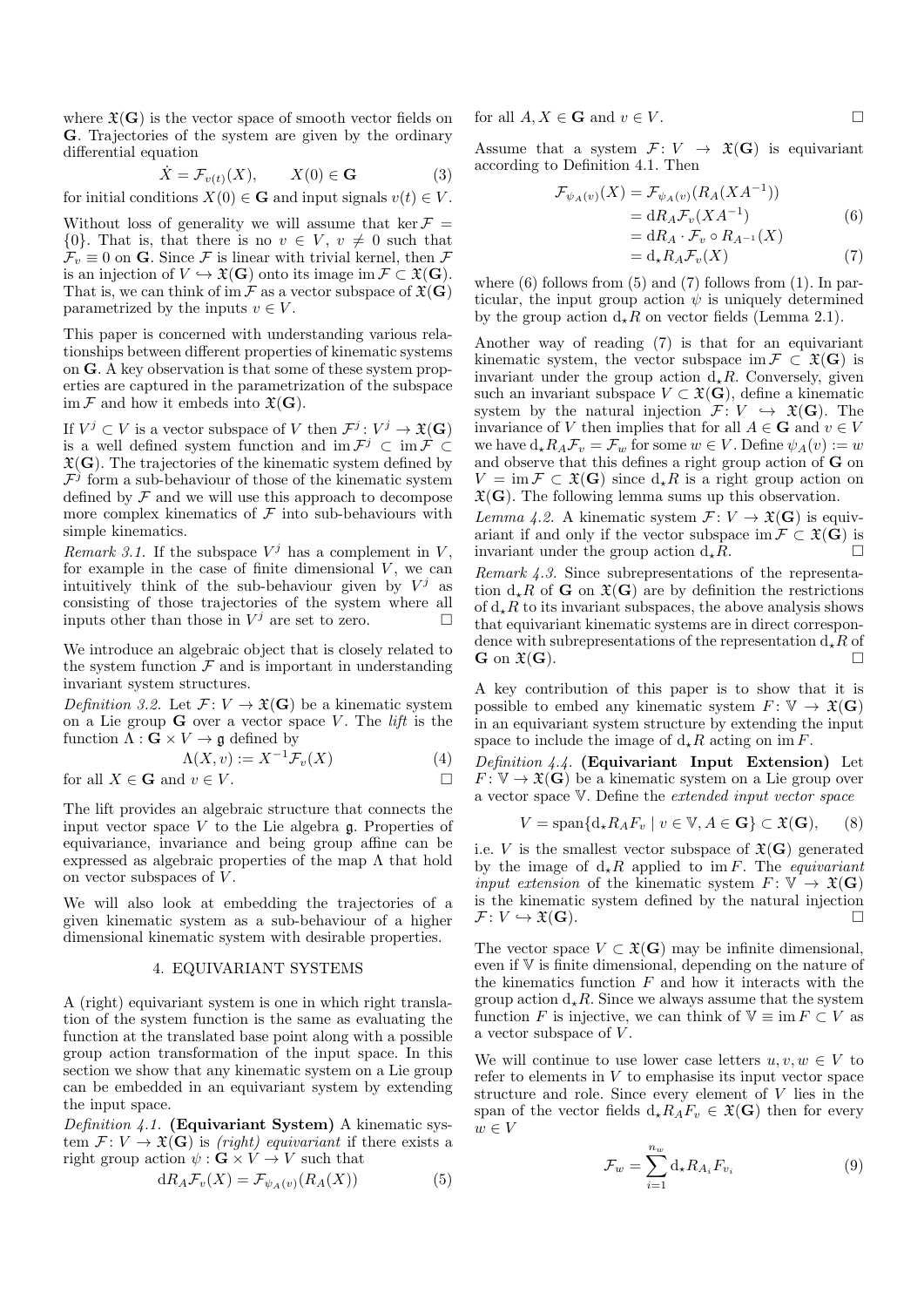for some  $n_w \in \mathbb{N}$ ,  $A_i \in \mathbf{G}$  and  $v_i \in \mathbb{V}$ . When the particular element considered  $v \in V \subset V$  then  $\mathcal{F}_v = F_v$  is given by the original definition of F.

The following theorem justifies the name equivariant input extension.

Theorem 4.5. Let  $F : \mathbb{V} \to \mathfrak{X}(\mathbf{G})$  be a kinematic system on a Lie group **G** over a vector space V and let  $\mathcal{F}: V \hookrightarrow$  $\mathfrak{X}(\mathbf{G})$  be its equivariant input extension (Def. 4.4). The system defined by  $\mathcal{F}: V \hookrightarrow \mathfrak{X}(\mathbf{G})$  is an equivariant kinematic system and every  $w \in V$  can be written as

$$
w = \sum_{i=1}^{n_w} \psi_{A_i}(v_i)
$$
 (10)

for some  $n_w \in \mathbb{N}$ ,  $A_i \in \mathbf{G}$  and  $v_i \in \mathbb{V}$ .

**Proof.** Since  $d_{\star}R$  is a right group action then  $d_{\star}R_Bd_{\star}R_A =$  $d_{\star}R_{AB}$  and using (9),

$$
d_{\star} R_B \mathcal{F}_w = d_{\star} R_B \sum d_{\star} R_{A_i} F_{v_i}
$$

$$
= \sum d_{\star} R_{A_i} B F_{v_i} \in V
$$

That is, V is invariant under  $d_{\star}R$ . Apply Lemma 4.2 to see that  $\mathcal{F} \colon V \hookrightarrow \mathfrak{X}(\mathbf{G})$  is equivariant. The representation  $(10)$  is a direct consequence of  $(9)$  and  $(7)$ .

Equivariant input extensions are critical to the understanding of decompositions of general kinematic systems as they provide a structured embedding that captures the equivariant geometry of the system function even when certain velocity components are not modelled in the original measurement space V.

The following lemma expresses equivariance in terms of an algebraic property of the lift  $\Lambda$  (Def. 3.2).

Lemma 4.6. Let  $\mathcal{F}: V \to \mathfrak{X}(\mathbf{G})$  be an equivariant kinematic system on a Lie group  $\bf{G}$  over a vector space V with lift  $\Lambda$  (Def. 3.2). The lift  $\Lambda$  satisfies

$$
\operatorname{Ad}_A \Lambda(XA, \psi_A(v)) = \Lambda(X, v) \tag{11}
$$
\n
$$
\text{for all } A, X \in \mathbf{G} \text{ and } v \in V. \square
$$

**Proof.** We have for  $A, X \in \mathbf{G}$  and  $v \in V$ ,

$$
\begin{aligned} \text{Ad}_A \Lambda(XA, \psi_A(v)) &= \text{Ad}_A (XA)^{-1} \mathcal{F}_{\psi_A(v)}(XA) \\ &= \text{d}R_{A^{-1}} \text{d}L_A \text{d}L_{A^{-1}} \text{d}L_{X^{-1}} \mathcal{F}_{\psi_A(v)}(XA) \\ &= \text{d}L_{X^{-1}} \text{d}R_{X^{-1}} \mathcal{F}_{\psi_A(v)}(R_A(X)) \end{aligned} \tag{1}
$$

$$
= dL_{X^{-1}} dR_{A^{-1}} \mathcal{F}_{\psi_A(v)}(R_A(X)) \tag{12}
$$

$$
= dL_{X^{-1}} dR_{A^{-1}} dR_A \mathcal{F}(X) \tag{13}
$$

$$
= \mathbf{a} L_{X^{-1}} \mathbf{a} n_{A^{-1}} \mathbf{a} n_A \mathbf{v}_v(\mathbf{A})
$$
  
=  $X^{-1} \mathcal{F}_v(X) = \Lambda(X, v),$  (15)

where (12) follows because  $dL$  and  $dR$  commute and (13) follows from equivariance.

#### 5. INVARIANT SYSTEMS

In this section we will show that while right invariant kinematic systems are also equivariant, the same does not necessarily hold for left invariant kinematic systems. <sup>2</sup> However, we show that the equivariant input extension of a left invariant kinematic system is always left invariant. We provide algebraic characterizations of right and left invariance in terms of conditions on the lift function  $\Lambda(X, v)$ ,

and in the equivariant case also in terms of the input action  $\psi$ . As a corollary, we show that the input vector space of an invariant kinematic system can always be decomposed into subspaces that we term Type 0, Type I, or Type II corresponding to the bi-invariant, left invariant, or right invariant system components, respectively.

Definition 5.1. (Invariant System) A kinematic system  $\mathcal{F}: V \to \mathfrak{X}(\mathbf{G})$  is invariant if im  $\mathcal{F} \subset \mathfrak{L}(\mathbf{G}) + \mathfrak{R}(\mathbf{G})$ , left *invariant* if im  $\mathcal{F} \subset \mathfrak{L}(\mathbf{G})$ , *right invariant* if im  $\mathcal{F} \subset \mathfrak{R}(\mathbf{G})$ , bi-invariant if im  $\mathcal{F} \subset \mathfrak{L}(\mathbf{G}) \cap \mathfrak{R}(\mathbf{G})$ , and dual invariant if it is invariant and  $\operatorname{im} \mathcal{F} \cap \mathfrak{L}(\mathbf{G}) \neq \{0\} \neq \operatorname{im} \mathcal{F} \cap \mathfrak{R}(\mathbf{G})$ .  $\Box$ 

We start the discussion with a characterization of right invariance in terms of the lift  $\Lambda$  (Def. 3.2).

Lemma 5.2. A kinematic system  $\mathcal{F}: V \to \mathfrak{X}(\mathbf{G})$  with lift  $\Lambda$  (Def. 3.2) is right invariant if and only if  $\Lambda(X, v)$  =  $\operatorname{Ad}_{X^{-1}} \Lambda(I, v)$  for all  $X \in \mathbf{G}$  and  $v \in V$ .  $\Box$ 

**Proof.** Let the system be right invariant and let  $v \in$ V, then  $\mathcal{F}_v \in \mathfrak{R}(\mathbf{G})$  and there exists  $\Lambda_v \in \mathfrak{g}$  such that  $\mathcal{F}_v(X) = \Lambda_v X$  for all  $X \in \mathbf{G}$ . Then  $\Lambda(X, v) =$  $X^{-1}\mathcal{F}_{v}(X) = X^{-1}\Lambda_{v}X = \text{Ad}_{X^{-1}}\Lambda_{v}$  and in particular  $\Lambda(I, v) = \Lambda_{v}$ . It follows that  $\Lambda(X, v) = \text{Ad}_{X^{-1}} \Lambda(I, v)$  for all  $X \in \mathbf{G}$  and  $v \in V$ .

Conversely, let  $\Lambda(X, v) = \text{Ad}_{X^{-1}} \Lambda(I, v)$  for all  $X \in \mathbf{G}$  and  $v \in V$  then  $\mathcal{F}_v(X) = X\Lambda(X,v) = dL_X \operatorname{Ad}_{X^{-1}} \Lambda(I,v) =$  $dR_X\Lambda(I, v)$  for all  $X \in G$  and  $v \in V$  and it follows that  $\mathcal{F}_v \in \mathfrak{R}(\mathbf{G})$  for all  $v \in V$ .

As a consequence of Lemma 5.2, we show that the right invariant kinematic systems are precisely the equivariant kinematic systems with trivial input group action.

*Corollary 5.3.* A kinematic system  $\mathcal{F}: V \to \mathfrak{X}(\mathbf{G})$  is right invariant if and only if it is equivariant with trivial input group action  $\psi_A(v) = v$  for all  $A \in \mathbf{G}$  and  $v \in V$ .

**Proof.** Let the system be right invariant and let  $A \in \mathbf{G}$ and  $v \in V$ . By Lemma 5.2 then

$$
dR_A \mathcal{F}_v(X) = dR_A X \Lambda(X, v) = dR_A dL_X A d_{X^{-1}} \Lambda(I, v)
$$
  
= dR\_A dR\_X \Lambda(I, v) = dR\_X A \Lambda(I, v)  
= dL\_X dL\_{(XA)^{-1}} dR\_X A \Lambda(I, v)  
= dL\_X A d\_{(XA)^{-1}} \Lambda(I, v) = X A \Lambda(X A, v)  
=  $\mathcal{F}_v(R_A(X))$ 

and it follows that the system is equivariant with input group action  $\psi_A(v) = v$  for all  $A \in \mathbf{G}$  and  $v \in V$ .

Conversely, let the system be equivariant with input group action  $\psi_A(v) = v$  for all  $A \in \mathbf{G}$  and  $v \in V$ . Compute

$$
\Lambda(X, v) = X^{-1} \mathcal{F}_v(X)
$$
  
= d<sub>X</sub>-i d<sub>RX</sub>d<sub>X</sub>-i<sub>x</sub>  $\mathcal{F}_v(R_X(I))$   
= d<sub>X</sub>-i d<sub>RX</sub>d<sub>X</sub>-i<sub>x</sub>  $\mathcal{F}_{v(x)}(R_X(I))$   
= d<sub>LX</sub>-i d<sub>RX</sub>  $\mathcal{F}_v(I)$  = Ad<sub>X</sub>-i<sub>x</sub>  $\Lambda(I, v)$ 

and apply Lemma 5.2.  $\Box$ 

Remark 5.4. A simple consequence of Corollary 5.3 is that the equivariant input extension (Def. 4.4) of a right invariant kinematic system is the system itself. That means that right invariant kinematic systems correspond precisely to the (finite dimensional) subrepresentations of the representation  $d_{\star}R$  of **G** on  $\mathfrak{X}(\mathbf{G})$  that are entirely contained in  $\mathfrak{R}(\mathbf{G})$ .

<sup>2</sup> In this paper we define equivariance in terms of a right group action. If the definition is changed to a left group action, the situation with regards to left vs. right invariant systems changes accordingly.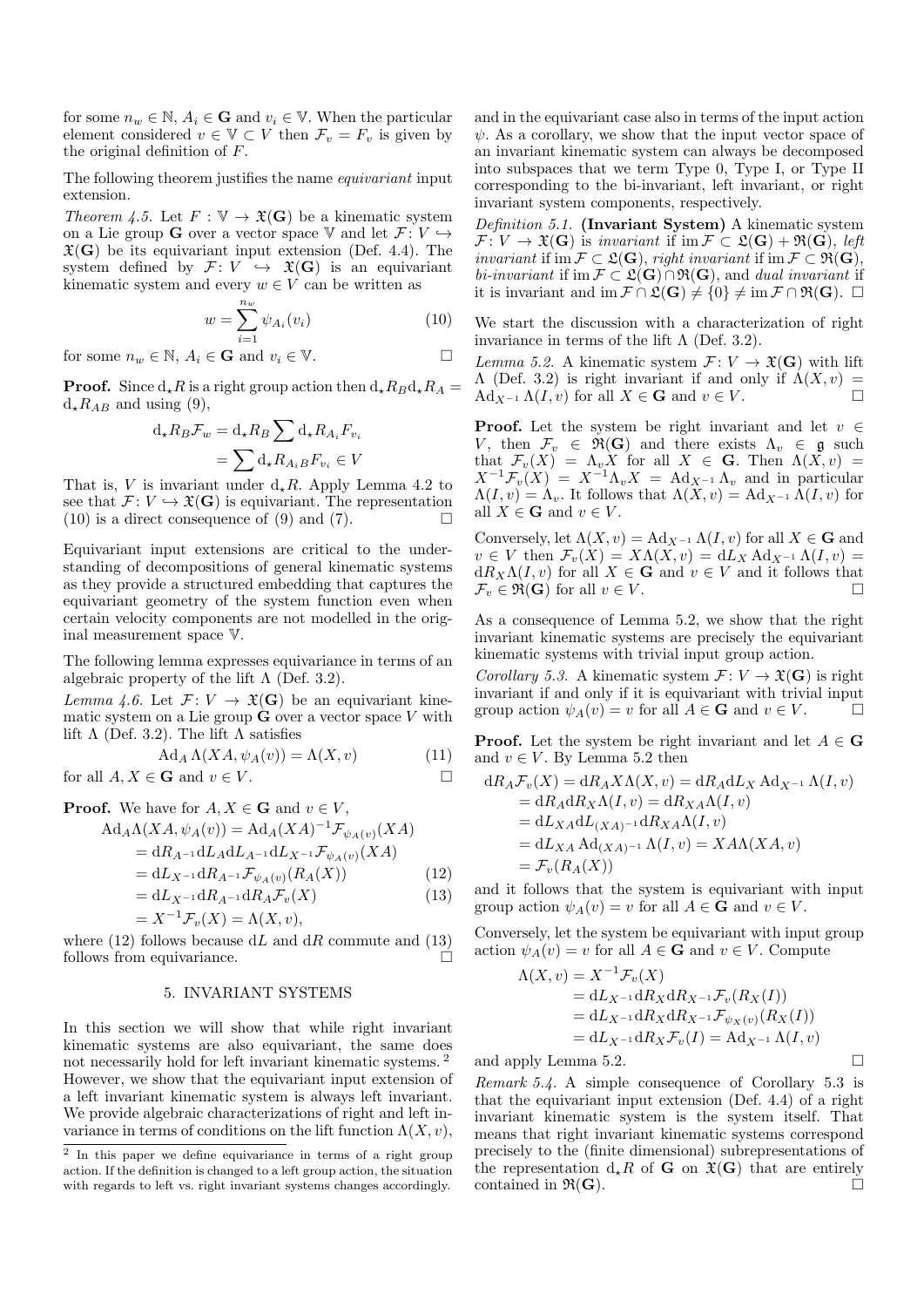We now turn our attention to left invariance and give a characterization in terms of the lift  $\Lambda$  (Def. 3.2).

Lemma 5.5. A kinematic system  $\mathcal{F}: V \to \mathfrak{X}(\mathbf{G})$  with lift  $\Lambda$  (Def. 3.2) is left invariant if and only if  $\Lambda(X, v) = \Lambda(I, v)$ for all  $X \in \mathbf{G}$  and  $v \in V$ .

**Proof.** Let the system be left invariant and let  $v \in$ V, then  $\mathcal{F}_v \in \mathfrak{L}(\mathbf{G})$  and there exists  $\Lambda_v \in \mathfrak{g}$  such that  $\mathcal{F}_v(X) = X\Lambda_v$  for all  $X \in \mathbf{G}$ . Then  $\Lambda(X,v) =$  $X^{-1}\mathcal{F}_v(X) = X^{-1}X\Lambda_v = \Lambda_v$  and in particular  $\Lambda(I, v) =$  $\Lambda_v$ . It follows that  $\Lambda(X, v) = \Lambda(I, v)$  for all  $X \in \mathbf{G}$  and  $v \in V$ .

Conversely, let  $\Lambda(X, v) = \Lambda(I, v)$  for all  $X \in \mathbf{G}$  and  $v \in V$ then  $\mathcal{F}_v(X) = X\Lambda(X,v) = dL_X\Lambda(I,v)$  for all  $X \in \mathbf{G}$  and  $v \in V$  and it follows that  $\mathcal{F}_v \in \mathfrak{L}(\mathbf{G})$  for all  $v \in V$ .

Contrary to the right invariant case, left invariant systems are not always equivariant, however, we can still characterize the left invariant equivariant kinematic systems in terms of how the input group action acts at  $X = I$ .

Corollary 5.6. An equivariant kinematic system  $\mathcal{F}: V \to$  $\mathfrak{X}(\mathbf{G})$  is left invariant if and only if  $\text{Ad}_{A^{-1}}\mathcal{F}_v(I) = \mathcal{F}_v(\mathcal{L})$  for all  $A \in \mathbf{G}$  and  $v \in V$ .  $\mathcal{F}_{\psi_A(y)}(I)$  for all  $A \in \mathbf{G}$  and  $v \in V$ .

**Proof.** Let the equivariant kinematic system  $\mathcal{F}: V \rightarrow$  $\mathfrak{X}(\mathbf{G})$  be left invariant and let  $v \in V$ . By Lemma 5.5 then  $\mathcal{F}_v(X) = X\Lambda(X, v) = X\Lambda(I, v)$  for all  $X \in \mathbf{G}$ . Let  $A \in \mathbf{G}$ then

$$
\mathcal{F}_{\psi_A(v)}(I) = \mathcal{F}_{\psi_A(v)}(R_A(A^{-1})) = dR_A \mathcal{F}_v(A^{-1})
$$
  
=  $dR_A A^{-1} \Lambda(I, v) = Ad_{A^{-1}} \Lambda(I, v)$   
=  $Ad_{A^{-1}} \mathcal{F}_v(I)$ 

as required.

Conversely, let  $\mathcal{F} : V \to \mathfrak{X}(\mathbf{G})$  be an equivariant kinematic system such that  $\operatorname{Ad}_{A^{-1}} \mathcal{F}_v(I) = \mathcal{F}_{\psi_A(v)}(I)$  for all  $A \in \mathbf{G}$ and  $v \in V$ . For  $X \in \mathbf{G}$  and  $v \in V$  compute

$$
\Lambda(X, v) = X^{-1} \mathcal{F}_v(X) = dL_{X^{-1}} dR_X dR_{X^{-1}} \mathcal{F}_v(X)
$$
  
= dL\_{X^{-1}} dR\_X \mathcal{F}\_{\psi\_{X^{-1}}(v)} (R\_{X^{-1}}(X))  
= Ad\_{X^{-1}} \mathcal{F}\_{\psi\_{X^{-1}}(v)}(I) = Ad\_{X^{-1}} Ad\_X \mathcal{F}\_v(I)  
= \mathcal{F}\_v(I) = \Lambda(I, v)

and apply Lemma 5.5.

While a left invariant kinematic system need not be equivariant, its equivariant input extension (Def. 4.4) is also left invariant as the following lemma shows.

Lemma 5.7. Let  $F: V \to \mathfrak{X}(\mathbf{G})$  be a kinematic system on a Lie group G over a vector space V. If the system is left invariant then its equivariant input extension (Def. 4.4) is left invariant.

**Proof.** Let the kinematic system  $F: \mathbb{V} \to \mathfrak{X}(\mathbf{G})$  be left invariant and let  $\mathcal{F} : V \to \mathfrak{X}(\mathbf{G})$  be its equivariant input extension. Let  $A, X \in \mathbf{G}$  and  $v \in V$  then  $\psi_A(v) \in V$  and there exist  $A_i \in \mathbf{G}$ ,  $v_i \in \mathbb{V}$  and  $\Lambda_{v_i} \in \mathfrak{g}$  such that

$$
\mathcal{F}_{\psi_A(v)}(X) = \sum d_{\star} R_{A_i} F_{v_i}(X)
$$
  
= 
$$
\sum d_{A_i} F_{v_i}(XA_i^{-1})
$$
  
= 
$$
\sum d_{A_i} X A_i^{-1} \Lambda_{v_i}.
$$

Define  $\Gamma_i := A_i^{-1} \Lambda_{v_i} A_i \in \mathfrak{g}$  then

$$
\mathcal{F}_{\psi_A(v)}(X) = \sum X \Gamma_i.
$$

Compute

$$
\begin{aligned} \mathrm{Ad}_{A^{-1}}\,\mathcal{F}_v(I) &= \mathrm{d}L_{A^{-1}}\mathrm{d}R_A\mathcal{F}_v(I) \\ &= \mathrm{d}L_{A^{-1}}\mathcal{F}_{\psi_A(v)}(R_A(I)) \\ &= \mathrm{d}L_{A^{-1}}\sum A\Gamma_i = \sum \Gamma_i = \mathcal{F}_{\psi_A(v)}(I), \end{aligned}
$$

and it follows from Corollary 5.6 that the extended system  $\mathcal{F}: V \to \mathfrak{X}(\mathbf{G})$  is left invariant.

Remark 5.8. The above analysis shows that left invariant equivariant kinematic systems correspond precisely to the (finite dimensional) subrepresentations of the representation  $d_{\star}R$  of **G** on  $\mathfrak{X}(\mathbf{G})$  that are entirely contained in  $\mathfrak{L}(\mathbf{G})$ .  $\mathfrak{L}(\mathbf{G})$ .

Putting these results together, we arrive at the following characterization of bi-invariant kinematic systems.

*Corollary 5.9.* A kinematic system  $\mathcal{F}: V \to \mathfrak{X}(\mathbf{G})$  with lift  $\Lambda$  (Def. 3.2) is bi-invariant if and only if  $\Lambda(X, v) =$  $\mathrm{Ad}_{X^{-1}} \Lambda(I, v) = \Lambda(I, v)$  for all  $X \in \mathbf{G}$  and  $v \in V$  or, equivalently, if it is equivariant with trivial input group action  $\psi_A(v) = v$  and  $\text{Ad}_{A^{-1}} \mathcal{F}_v(I) = \mathcal{F}_v(I)$  for all  $A \in \mathbf{G}$ and  $v \in V$ .

Using the above results we can now derive a structure theorem for invariant kinematic systems in terms of a direct sum decomposition of the input vector space.

Definition 5.10. (Type  $0$ , Type I and Type II) Let  $\mathcal{F}: V \to \mathfrak{X}(\mathbf{G})$  be a kinematic system with lift  $\Lambda$  (Def. 3.2).

Type I: A Type I invariant velocity subspace is a subspace  $V^I \subset V$  such that for all  $X \in \mathbf{G}$  and  $v \in V^I$ ,

$$
\Lambda(X, v) = \Lambda(I, v). \tag{14}
$$

Type II: A Type II invariant velocity subspace is a subspace  $V^{II} \subset V$  such that for all  $X \in \mathbf{G}$  and  $v \in V^{II}$ ,

$$
\Lambda(X, v) = \mathrm{Ad}_{X^{-1}} \Lambda(I, v). \tag{15}
$$

Type 0: A Type 0 invariant velocity subspace is a subspace  $V^0 \subset V$  such that for all  $X \in \mathbf{G}$  and  $v \in V^0$  both  $(14)$  and  $(15)$  hold.

The following is then a simple corollary of Lemma 5.2, Lemma 5.5 and Corollary 5.9.

Corollary 5.11. Let  $\mathcal{F} \colon V \to \mathfrak{X}(\mathbf{G})$  be a kinematic system with lift  $\Lambda$  (Def. 3.2). Let  $V^0$ ,  $V^I$ ,  $V^{II} \subset V$  denote Type 0, Type I and Type II invariant velocity subspaces, respectively.

- (1) The kinematic system  $\mathcal{F}^0: V^0 \to \mathfrak{B}(\mathbf{G}) \subset \mathfrak{X}(\mathbf{G})$ obtained by restricting  $\mathcal F$  to  $V^0$  is bi-invariant. The velocity space  $V^0$  is finite dimensional with dim  $V^0 \leq$ dim G.
- (2) The kinematic system  $\mathcal{F}^I: V^I \to \mathfrak{L}(\mathbf{G}) \subset \mathfrak{X}(\mathbf{G})$ obtained by restricting  $\mathcal F$  to  $V^I$  is left invariant. The velocity space  $V^I$  is finite dimensional with dim  $V^I \leq$ dim G.
- (3) The kinematic system  $\mathcal{F}^{II}: V^{II} \to \mathfrak{R}(\mathbf{G}) \subset \mathfrak{X}(\mathbf{G})$ obtained by restricting  $\mathcal F$  to  $V^{II}$  is right invariant. The velocity space  $V^{II}$  is finite dimensional with  $\dim V^{II} \leq \dim G.$

Conversely, if  $V \subset V$  is a vector subspace and the kinematic system  $F: V \to \mathfrak{X}(\mathbf{G})$  obtained by restricting  $\mathcal F$  to  $\mathbb V$  is bi-invariant (resp. left invariant resp. right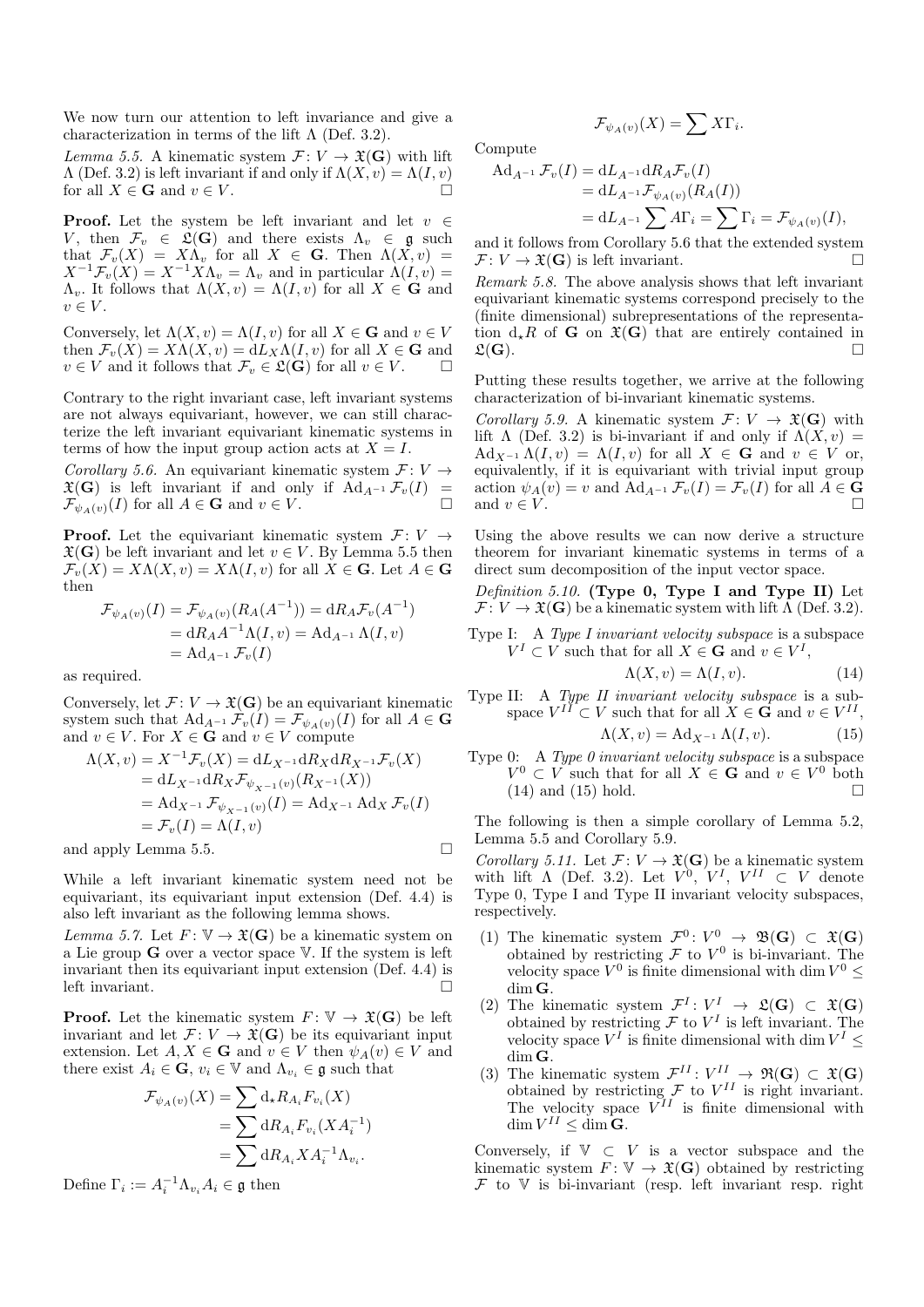invariant) then  $V$  is a Type 0 (resp. Type I resp. Type II) invariant velocity subspace.

Using Corollary 5.3 and Corollary 5.11, we immediately obtain an alternative characterization of Type II invariant velocity subspaces for an equivariant kinematic system in terms of the input action  $\psi$ .

Corollary 5.12. For an equivariant kinematic system, (15) is equivalent to

$$
\psi_A(v) = v \tag{16}
$$

for all 
$$
A \in \mathbf{G}
$$
 and  $v \in V^{II}$ .

As a consequence of Corollary 5.11, we obtain the following structure theorem for invariant kinematic systems.

Theorem 5.13. Let  $\mathcal{F}: V \to \mathfrak{X}(\mathbf{G})$  be an invariant kinematic system on a Lie group  $\hat{G}$  over a vector space V. Then V is finite dimensional and there is a direct sum decomposition of V into

$$
V = V^0 \oplus V^I_{\perp} \oplus V^{II}_{\perp},
$$

where  $V^0$  is a Type 0,  $V^I_{\perp}$  a Type I and  $V^{II}_{\perp}$  a Type II invariant velocity subspace.

**Proof.** Since the system is invariant, we have im  $\mathcal{F} \subset$  $\mathfrak{L}(\mathbf{G}) + \mathfrak{R}(\mathbf{G})$ . Let  $V^I \subset V$  (resp.  $V^{II} \subset V$ ) be the preimage of  $\mathfrak{L}(\mathbf{G})$  (resp.  $\mathfrak{R}(\mathbf{G})$ ) under F then  $V = V^I +$  $V^{II}$  by linearity of F. By Corollary 5.11,  $V^{I}$  is a Type I invariant velocity subspace and  $V^{II}$  is a Type II invariant velocity subspace. Define  $V^0 := V^I \cap V^{II}$  then  $V^0$  is a Type 0 invariant velocity subspace.

By Corollary 5.11,  $V^I$  and  $V^{II}$  (and hence V) are finite dimensional and one can find direct sum decompositions  $V^I = V^I_{\perp} \oplus V^0$  of  $V^I$  and  $V^{II} = V^{II}_{\perp} \oplus V^0$  of  $V^{II}$ . The Type I resp. Type II property of  $V_{\perp}^{I}$  resp.  $V_{\perp}^{II}$  follows from Corollary 5.11. We now have  $V = V^0 \oplus V^I_{\perp} \oplus V^{II}_{\perp}$ .  $\Box$ 

An interesting consequence of Theorem 5.13 is that if a kinematic system is invariant then dim  $V \leq 2 \dim G$ . Interestingly, the kinematics on G have at most dim G instantaneously independent degrees of freedom, so it may be the case that the velocities  $v \in V$  are instantaneously dependent. For example, a measurement of airspeed derived from a pitot tube measurement device on an aerial robot is a body-fixed frame measurement of linear velocity and is a Type I invariant velocity in the above language [Mahony et al. [2013]]. A measurement of GPS velocity is a reference-fixed measurement of linear velocity and is a Type II invariant velocity in the above language [Mahony et al. [2013]]. Both measurements concern the same physical velocity and are instantaneously dependent, however, clearly the measurements themselves are not identical. This example emphasises the importance of the structural analysis of the input space, providing a mechanism to understand and separate the velocities associated with left-invariant (or body-fixed frame) velocity measurements from right-invariant (or reference fixed frame) velocity measurements. Importantly, the structure of V reflects the nature of the measurement processes and is not just a reparameterization of the tangent space of G.

#### 6. GROUP AFFINE SYSTEMS

The class of group affine systems was introduced recently to provide a condition for suitability of a system for observer design using the Invariant Extended Kalman Filter (IEKF) framework [Barrau and Bonnabel [2016, 2017]].

Definition 6.1. (Group Affine System) [Barrau and Bonnabel [2017]] A kinematic system  $\mathcal{F}: V \to \mathfrak{X}(\mathbf{G})$  is group affine if it satisfies

$$
\mathcal{F}_v(AB) = \mathcal{F}_v(A)B + A\mathcal{F}_v(B) - A\mathcal{F}_v(I)B \tag{17}
$$

for all 
$$
A, B \in \mathbf{G}
$$
 and  $v \in V$ .

We start by showing that invariant kinematic systems are group affine.

Lemma 6.2. Let  $\mathcal{F} : V \to \mathfrak{X}(\mathbf{G})$  be an invariant kinematic system on a Lie group  **over a vector space**  $V$ **. Then the** system is group affine.

Proof. Since the system is invariant, all velocities are Type I or Type II invariant. Consider the lift Λ (Def. 3.2) and consider the case that  $v \in V$  is Type I invariant. Substituting  $\mathcal{F}_v(X) = X\Lambda(X, v) = X\Lambda(I, v)$ , cf. (14), into the right hand side of (17) yields

$$
\mathcal{F}_v(A)B + AF_v(B) - AF_v(I)B
$$
  
=  $A\Lambda(I, v)B + AB\Lambda(I, v) - A\Lambda(I, v)B$   
=  $AB\Lambda(I, v) = F_v(AB)$ 

which proves (17) in this case. For  $v \in V$  Type II invariant then substituting  $F_v(X) = X\Lambda(X, v) = \Lambda(I, v)X$ , cf. (15), into the right hand side of (17) yields

$$
\mathcal{F}_v(A)B + AF_v(B) - AF_v(I)B
$$
  
=  $\Lambda(I, v)AB + A\Lambda(I, v)B - A\Lambda(I, v)B$   
=  $\Lambda(I, v)AB = F_v(AB)$ 

which proves (17) also in this case.  $\square$ 

It follows from Lemma 6.2 and the discussion in Section 5 that a group affine kinematic system is not necessarily equivariant. We now prove that the equivariant input extension of a group affine kinematic system is again group affine and differs from the original system only by a (finite dimensional) Type I invariant velocity subspace.

Theorem 6.3. Let  $F: \mathbb{V} \to \mathfrak{X}(\mathbf{G})$  be a group affine kinematic system on a Lie group  $\hat{G}$  over a vector space  $V$  and let  $\mathcal{F} \colon V \to \mathfrak{X}(\mathbf{G})$  be its equivariant input extension. Then there exists a Type I invariant velocity subspace  $V^I_\perp \subset V$ such that  $V = \mathbb{V} \oplus V^I_{\perp}$  and  $\mathcal{F} \colon V \to \mathfrak{X}(\mathbf{G})$  is group affine.  $\Box$ 

**Proof.** Consider the lift  $\Lambda$  (Def. 3.2) of the equivariant input extension  $\mathcal{F} : V \to \mathfrak{X}(\mathbf{G})$  and recall that  $\mathcal{F}_v = F_v$ for  $v \in \mathbb{V} \equiv \text{im } F \subset V$ . Hence the lift of F is given by the restriction of  $\Lambda$  to  $\mathbf{G} \times \mathbf{V}$ . Substituting into (17) one obtains

 $AB\Lambda(AB, v) = A\Lambda(A, v)B + AB\Lambda(B, v) - A\Lambda(I, v)B$ 

for all  $A, B \in \mathbf{G}$  and  $v \in \mathbb{V}$ . Pre-multiplying by  $A^{-1}$  and post-multiplying by  $B^{-1}$  yields

 $B\Lambda(AB, v)B^{-1} - \Lambda(A, v) = B\Lambda(B, v)B^{-1} - \Lambda(I, v),$ using equivariance of the lift function (11) yields

 $\Lambda(A, \psi_{B^{-1}}(v)) - \Lambda(A, v) = \Lambda(I, \psi_{B^{-1}}(v)) - \Lambda(I, v),$ 

and finally exploiting linearity of the lift with respect to the velocity yields

$$
\Lambda(A, \psi_{B^{-1}}(v) - v) = \Lambda(I, \psi_{B^{-1}}(v) - v)
$$
 (18)  
for all  $A, B \in \mathbf{G}$  and  $v \in \mathbb{V}$ .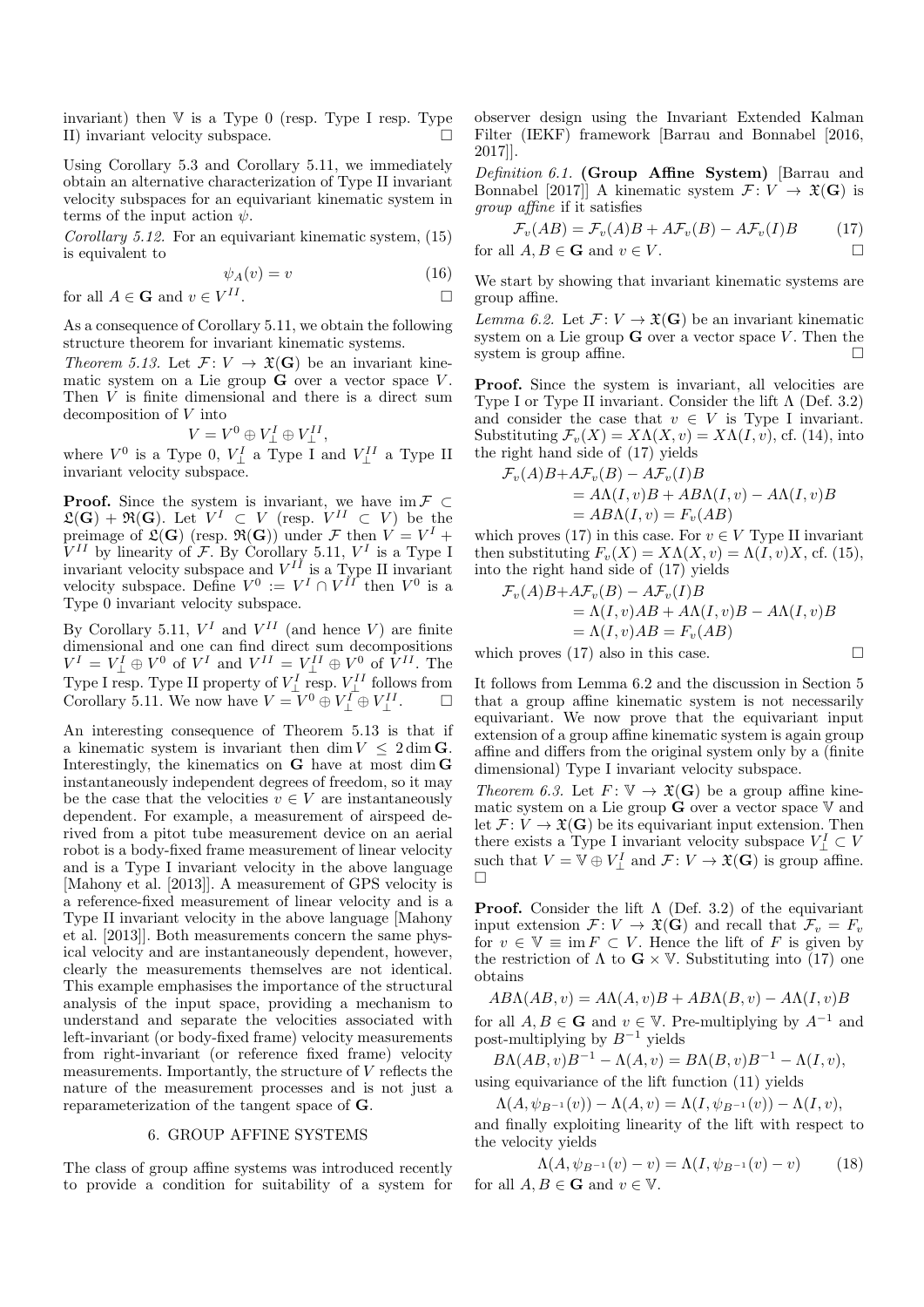Define a family of linear operators

$$
D_{\mathbf{G}}^{\psi} = \{ D_{B}^{\psi} : V \to V, \ D_{B}^{\psi}(v) := \psi_{B^{-1}}(v) - v \mid B \in \mathbf{G} \}
$$

where D stands for the difference of the linear operator  $\psi_{B^{-1}}$  to the identity operator  $I(v) = v$  acting on V. Consider the image of  $\mathbb{V} \subset V$  under the family  $D_{\mathbf{G}}^{\psi}$ , that is

$$
D_{\mathbf{G}}^{\psi}(\mathbb{V}) = \{ w \in V \mid w = D_{B}^{\psi}(v), B \in \mathbf{G}, v \in \mathbb{V} \}.
$$

For any  $w = D_B^{\psi}(v) \in D_{\mathbf{G}}^{\psi}(\mathbb{V})$  (noting that  $v \in \mathbb{V}$ ) then (18) shows that

$$
\Lambda(A, w) = \Lambda(I, w), \text{ for all } A \in \mathbf{G}.
$$
 (19)

That is, by definition and using that  $(19)$  is linear in w,

$$
V^I := \text{span} D^{\psi}_{\mathbf{G}}(\mathbb{V}) \subset V
$$

is a Type I invariant velocity subspace and hence finite dimensional with dim  $V^I \leq \dim G$  by Corollary 5.11.

To show that  $V = V + V^I$  we only need to show that  $V \subset V + V^I$ . Let  $w \in V$ . By (10), there exist  $B_i \in \mathbf{G}$  and  $v_i \in \mathbb{V}$  such that  $w = \sum \psi_{B_i}(v_i)$ . Then

$$
w - \sum v_i = \sum \psi_{B_i}(v_i) - \sum v_i = \sum D_{B_i}^{\psi}(v_i),
$$

that is  $w = \sum v_i + \sum D_{B_i}^{\psi}(v_i) \in \mathbb{V} + V^I$ . It follows that  $V = V + V^I$ .

Since  $V^I$  is finite dimensional one can find a direct sum decomposition  $V^I = (\mathbb{V} \cap V^I) \oplus V^I_{\perp}$ . The Type I property of  $V^I_\perp$  follows from Corollary 5.11. We now have  $V=\mathbb{V}\oplus V^I_\perp.$ 

The extended system  $\mathcal{F}: V \to \mathfrak{X}(\mathbf{G})$  is group affine because for every  $w \in V$  there exist  $v \in V$  and  $v^I \in V^I_{\perp}$ such that  $w = v + v<sup>I</sup>$ , and as (17) is linear in v and holds for  $v \in \mathbb{V}$ , we only need to check that it also holds for  $v^I \in V^I_{\perp}$ . The result then follows from Corollary 5.11 and Lemma 6.2.

The study of the fine structure of group affine systems (in the spirit of Theorem 5.13) requires more advanced Lie theoretic tools and is beyond the scope of this paper.

## 7. EQUIVARIANT FILTER (EqF)

In this section we present a new filter design that we term the Equivariant Filter or EqF. This filter can be applied to any equivariant kinematic system on a Lie group, and in general, to any system that can be embedded into such an equivariant system. By Theorem 4.5, this includes any kinematic system (equivariant or not) on a Lie group.

In order to introduce the filter design then it is necessary to define state measurements. Assume that there is a measurement process  $h: \mathbf{G} \to \mathbb{R}^m$  where for simplicity in the present paper we assume that the output is the real vector space of dimension m. That is, we model a nonlinear measurement process

$$
y = h(X) \in \mathbb{R}^m.
$$

The observer state  $\hat{X} \in \mathbf{G}$  is taken as an element of the Lie group G. We will consider an observer of the form

$$
\frac{\mathrm{d}}{\mathrm{d}t}\hat{X} = \mathcal{F}_{v(t)}(\hat{X}) + \Delta_t \hat{X},\tag{20}
$$

where  $\Delta_t \in \mathfrak{g}$  is a correction term that will be derived from the output measurements y and the observer state  $\hat{X}$  and will depend on time varying gains  $\Sigma$  and the linearisation discussed below. The canonical state error is

$$
E = X\hat{X}^{-1}.
$$

The error kinematics are

$$
\dot{E} = \dot{X}\hat{X}^{-1} - X\hat{X}^{-1}(\frac{\mathrm{d}}{\mathrm{d}t}\hat{X})\hat{X}^{-1}
$$
  
=  $X\Lambda(X,v)\hat{X}^{-1} - X\Lambda(\hat{X},v)\hat{X}^{-1} - X\hat{X}^{-1}\Delta_t$   
=  $E \mathrm{Ad}_{\hat{X}} (\Lambda(X,v) - \Lambda(\hat{X},v)) - E\Delta_t$ ,

expressed in terms of the lift  $\Lambda$  (Def. 3.2). Since we assume equivariance, then Lemma 4.6 allows the simplification

$$
\dot{E} = E\left(\Lambda(E, \psi_{\hat{X}^{-1}}(v)) - \Lambda(I, \psi_{\hat{X}^{-1}}(v))\right) - E\Delta_t.
$$
 (21)  
The key observation for these error kinematics is that  
anart from an observer state dependent transformation of

apart from an observer state dependent transformation of the input signal, and indeed the time dependence of the input signal itself, the dynamics are autonomous in the error E. That is, setting  $w(t) = \psi_{\hat{X}^{-1}}(v(t)) \in V$  to be a known exogenous input one has

$$
\dot{E} = E(\Lambda(E, w(t)) - \Lambda(I, w(t))) - E\Delta_t.
$$

Remark 7.1. If the system is equivariant and group affine then (18) can be rewritten as

$$
\Lambda(A, \psi_{B^{-1}}(v)) - \Lambda(I, \psi_{B^{-1}}(v)) = \Lambda(A, v) - \Lambda(I, v)
$$

for all  $A, B \in \mathbf{G}$  and  $v \in V$ . From this it is clear that the error kinematics (21) can be written directly as

 $\dot{E} = E(\Lambda(E, v(t)) - \Lambda(I, v(t))) - E\Delta_t$ 

in the group affine case, and they are explicitly independent of the observer state. This formula does not depend on the equivariant extension or the definition of  $\psi$ , meaning that it also holds for a group affine system that is not equivariant. It is this structure of the error kinematics that is exploited by the Invariant Extended Kalman Filter, cf. Barrau and Bonnabel [2017].

The proposed filter design is based on the linearisation of (21) at the identity  $I \in G$ , taking the input  $w(t) =$  $\psi_{\hat{Y}-1}(v(t))$  as an exogenous input. We denote the linearisation of the state error E at  $I \in \mathbf{G}$  by  $\epsilon$ . That is,  $E \approx I + \epsilon$ at least to first order. It is straightforward to see that  $\epsilon \in \mathfrak{a}$ is an element of the identity tangent space of G.

Define wedge and vee linear operators  $\wedge: \mathbb{R}^n \to \mathfrak{g}$  and  $\vee$ :  $\mathfrak{g}$  →  $\mathbb{R}^n$  that map the Lie algebra g back and forth into a real vector space  $\mathbb{R}^n$ , where  $n = \dim \mathfrak{g} = \dim \mathbf{G}$ . Thus, for  $\epsilon \in \mathfrak{g}, \epsilon^{\check{\vee}} \in \mathbb{R}^n$  while  $\epsilon = (\epsilon^{\vee})^{\check{\wedge}} \in \mathfrak{g}$ . For a linear operator  $A_t: \mathfrak{g} \to \mathfrak{g}$  then  $A_t^{\vee} \in \mathbb{R}^{n \times n}$  is the matrix operator on  $\mathbb{R}^n$  such that

$$
A_t(\epsilon) = (A_t^{\vee} \epsilon^{\vee})^{\wedge}
$$
  
for all  $\epsilon \in \mathfrak{g}$ . Similarly, for a linear operator  $C_t : \mathfrak{g} \to \mathbb{R}^m$ ,  

$$
C_t(\epsilon) = C_t^{\vee} \epsilon^{\vee}
$$

for all  $\epsilon \in \mathfrak{g}$ , where the fact that we map into a vector output space obviates the need for wedge and vee operators on the output space.

The linearisation of the state error kinematics (21) at  $I \in \mathbf{G}$  is given by the differential of  $\Lambda(E, w(t)),$ 

$$
A_t := \left( \left. \mathbf{D}_E \right|_I \Lambda(E, w(t)) \right)^\vee
$$

and is time varying depending on the signal  $w(t)$  =  $\psi_{\hat{X}^{-1}(t)}(v(t))$ . Note that in general there is an algebraic formula available for differentiation of  $\Lambda(E, v)$  but no